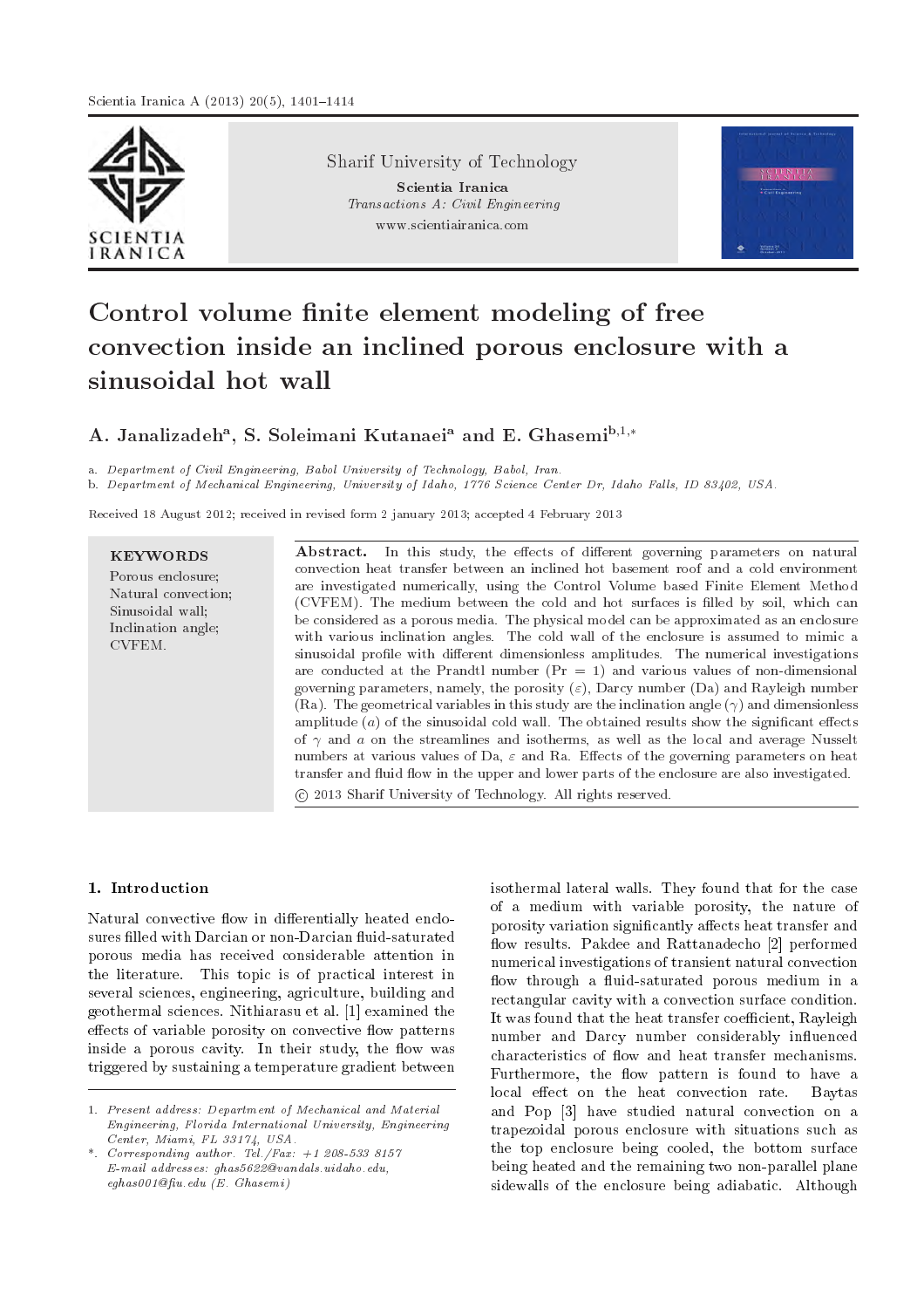their study deals with heat transfer analysis on various application in trapezoidal porous spaces, a comprehensive analysis on heat transfer and flow circulations for applications on the extraction of molten metals, salt water and olive oil confined within a porous bed is yet to appear in literature for various tilt angles.

The geometrical pattern can be useful in improving the heat transfer performance. Natural convection heat transfer inside a wavy enclosure is one of the several devices employed for enhancing the heat and mass transfer efficiency. Flow and heat transfer from irregular surfaces are often encountered in many engineering applications to enhance heat transfer such as micro-electronic devices, 
at-plate solar collectors and flat-plate condensers in refrigerators, geophysical applications, electric machinery, cooling system of micro-electronic devices, etc. Saidi et al. [4] presented numerical and experimental results of flow over and heat transfer from a sinusoidal cavity. They reported that the total heat exchange between the wavy wall of the cavity and the flowing fluid was reduced by the presence of a vortex. Das and Mahmud [5] conducted a numerical investigation of natural convection in an enclosure consisting of two isothermal horizontal wavy walls and two adiabatic vertical straight walls. They reported that the amplitude-wavelength ratio affected local heat transfer rate, but it had no significant influence on average heat transfer rate. Adjlout et al. [6] conducted a numerical study on natural convection in an inclined cavity with a hot wavy wall and cold flat wall. One of their interesting findings was the decrease of average heat transfer with the surface waviness, when compared with a flat wall cavity.

The numerical investigation of natural convection in an enclosure with vertical wavy walls was studied by Mahmud et al. [7]. In this work, for a fluid with  $Pr = 0.7$ , they simulated the behavior of fluid flow and heat transfer performance for different values of aspect ratio, Grashof number and amplitude-wavelength ratio. They showed that the average heat transfer will decrease with the increase of surface waviness and that a higher heat transfer rate is observed at lower aspect ratios for a certain value of Grashof number. Yao [8] has studied theoretically the natural convection along a vertical wavy surface. He found that the heat transfer rate for a wavy surface was constantly smaller than that of a corresponding flat plate. The influence of the geometrical parameters on the mean Nusselt number is clearly shown from his results. Dalal and Das [9] analyzed numerically the natural convection in a cavity with a wavy wall heated from below. Their results showed that the presence of undulation in the right wall affected local heat transfer rate and flow field, as well as thermal field. Rostami [10] investigated the unsteady heat transfer and fluid flow characteristics in an enclosure with two vertical wavy and two horizontal straight walls. Simulation was carried out for different values of Grashof number, Prandtl number, wave ratio and aspect ratio.

Kumar [11] analyzed numerically, using the finite element method, the free convection induced by a vertical wavy surface with uniform heat flux in a porous enclosure. The results revealed that small sinusoidal drifts from the smoothness of a vertical wall with a phase angle of  $60^{\circ}$  and high frequency enhanced the free convection from a vertical wall with uniform heat flux. Chen et al. [12] analyzed numerically the steady-state free convection inside a cavity made of two horizontal straight walls and two vertical bentwavy walls filled with a fluid-saturated porous medium. Their results showed that the dependence of the local Nusselt number on Darcy number and porosity was not small at large Darcy-Rayleigh numbers. Ghasemi et al. [13] studied the steady two-dimensional laminar forced magneto-hydrodynamic Hiemenz flow against a flat plate with variable wall temperature in a porous medium [14-16] analytically by means of the homotopy analysis method (HAM) [17-20]. It was found that increments in the suction/injection parameter, the Hartmann number and the permeability parameter increase the velocity profiles but decrease the temperature profiles. Contrarily, increments in the Prandtl number decrease the velocity profiles and increase the temperature profiles.

The main objective of the present work is to conduct a numerical investigation of natural convection heat transfer in an enclosure with one cold sinusoidal wall at different inclination angles and dimensionless amplitude of the cold wall, using the Control Volume based Finite Element Method (CVFEM) [21-24].

Control Volume based Finite Element Method (CVFEM) is a scheme that uses the advantages of both finite volume [25-28] and finite element methods for simulation of multi-physics problems in complex geometries

The numerical investigation is carried out for different governing parameters such as the Rayleigh number, Darcy number, porosity and the inclination angle of the enclosure.

## 2. Geometry definition and boundary conditions

The physical model along with the important geometrical parameters and the mesh of the enclosure used in the present CVFEM program are shown in Figure 1. The enclosure has a width/height aspect ratio of two. The two sidewalls with length  $H$  are thermally insulated, whereas the lower flat and upper sinusoidal walls are maintained at constant temperatures  $T_h$  and  $T_c$ , respectively. Under all circumstances,  $T_h > T_c$ condition is maintained. The shape of the upper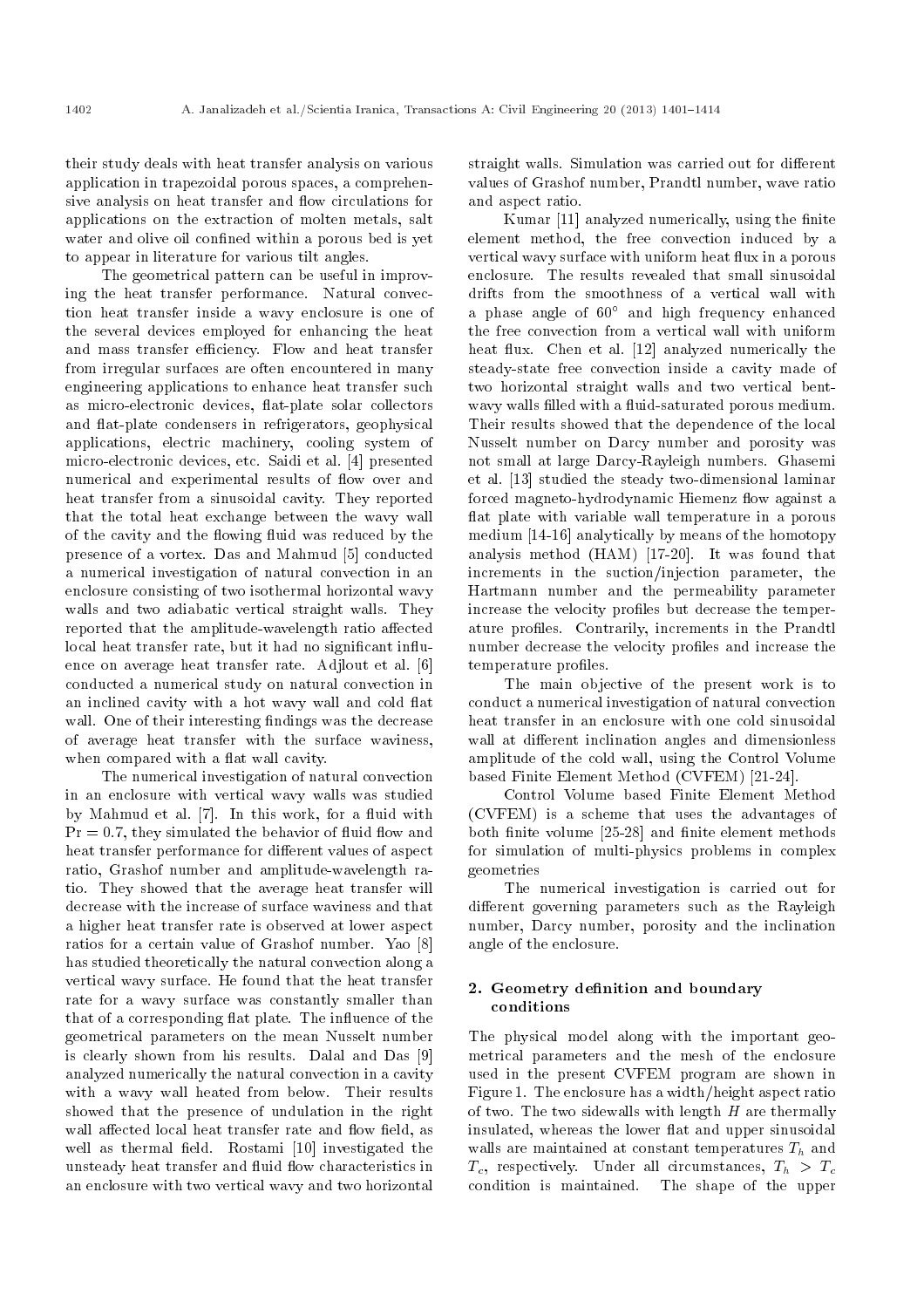

Figure 1. (a) Geometry and boundary conditions with (b) the mesh of enclosure considered in this work.

sinusoidal wall profile is assumed to mimic the following pattern:

$$
Y = H - \{a(H + \sin(\pi x - \pi/2))\},\tag{1}
$$

where  $a$  is the dimensionless amplitude of the sinusoidal wall. The above geometry could be considered as heat transfer between the roof of a basement and a cold environment.

# 3. Mathematical modeling and numerical procedure

#### 3.1. Problem formulation

The porous medium is assumed to be homogeneous and thermally isotropic and saturated with a fluid that is in local thermodynamic equilibrium with the solid matrix. The fluid flow is laminar and incompressible. The pressure work and viscous dissipation are all assumed negligible. The thermo physical properties of the porous medium are taken to be constant. However, the Boussinesq approximation takes into account the effect of density variation on the buoyancy force. Furthermore, the solid matrix is made of spherical particles, while the porosity and permeability of the medium are assumed to be uniform throughout the enclosure. Using standard symbols, the governing equations describing the heat transfer phenomenon are given by:

$$
\frac{\partial u}{\partial x} + \frac{\partial v}{\partial y} = 0,\t\t(2)
$$

$$
\frac{1}{\varepsilon} \frac{\partial u}{\partial t} + \frac{u}{\varepsilon^2} \frac{\partial u}{\partial x} + \frac{v}{\varepsilon^2} \frac{\partial u}{\partial y} = -\frac{1}{\rho_f} \frac{\partial P}{\partial x} \n+ \frac{v}{\varepsilon} \left( \frac{\partial^2 u}{\partial x^2} + \frac{\partial^2 u}{\partial y^2} \right) - \frac{\mu u}{\rho_f k},
$$
\n(3)

$$
\frac{1}{\varepsilon} \frac{\partial v}{\partial t} + \frac{u}{\varepsilon^2} \frac{\partial v}{\partial x} + \frac{v}{\varepsilon^2} \frac{\partial v}{\partial y} = -\frac{1}{\rho_f} \frac{\partial P}{\partial y} \n+ \frac{v}{\varepsilon} \left( \frac{\partial^2 v}{\partial x^2} + \frac{\partial^2 v}{\partial y^2} \right) + g\beta(T - T_{\infty}) - \frac{\mu v}{\rho_f k}, \quad (4)
$$

$$
\sigma \frac{\partial T}{\partial t} + u \frac{\partial T}{\partial x} + v \frac{\partial T}{\partial y} = \alpha \left( \frac{\partial^2 T}{\partial x^2} + \frac{\partial^2 T}{\partial y^2} \right),
$$
 (5)

$$
\sigma = \frac{\left[\varepsilon(\rho C_p)_f + (1 - \varepsilon)(\rho C_p)_s\right]}{(\rho C_p)_f},\tag{6}
$$

where  $k$  is medium permeability,  $\beta$  is thermal expansion coefficient,  $\alpha$  is effective thermal diffusivity of the porous medium,  $\mu$  and  $\nu$  are viscosity and kinematic viscosity of the fluid, respectively. In the present study, the heat capacity ratio,  $\sigma$ , is taken to be unity, since the thermal properties of the solid matrix and the fluid are assumed identical. The momentum equation consists of the Brinkmann term, which accounts for viscous effects due to the presence of the solid body [29]. This form of momentum equation is known as the Brinkmann-extended Darcy model. Lauriat and Prasad [30] employed the Brinkmann-extended Darcy formulation to investigate the buoyancy effects on natural convection in a vertical enclosure. Although the viscous boundary layer in the porous medium is very thin for most engineering applications, inclusion of this term is essential for heat transfer calculations [31]. However, the inertial effect was neglected, as the flow was relatively low. The variables are transformed into the dimensionless quantities defined as:

$$
X = \frac{x}{L}, \qquad Y = \frac{y}{L}, \qquad \tau = \frac{t\alpha}{H^2}, \qquad U = \frac{uH}{\alpha},
$$
  

$$
V = \frac{uH}{\alpha}, \qquad \Omega = \frac{\omega H^2}{\alpha}, \qquad \Psi = \frac{\psi}{\alpha},
$$
  

$$
\Theta = \frac{T - T_c}{T_h - T_c}, \tag{7}
$$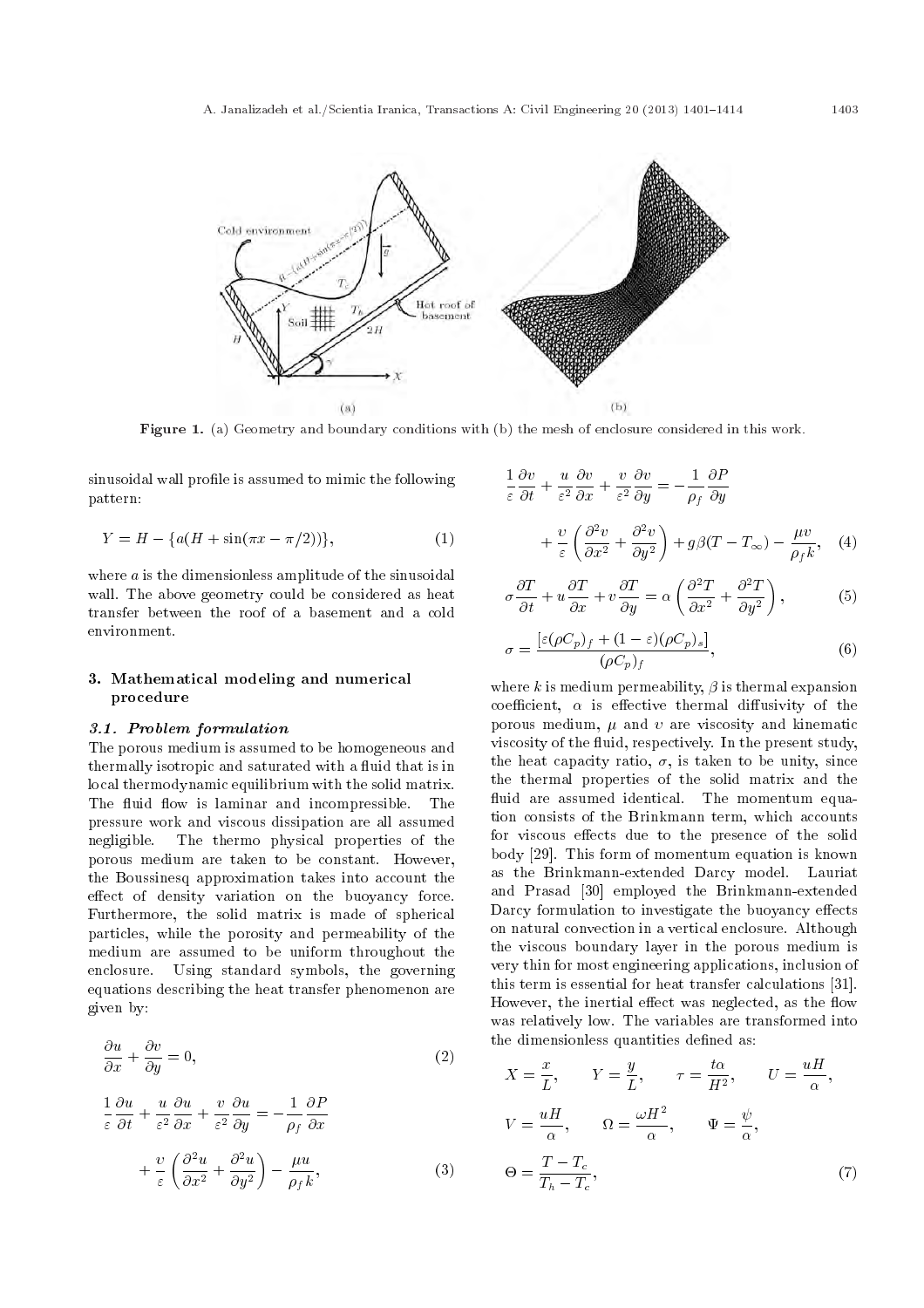where  $\omega$  and  $\psi$  represent dimensional vorticity and stream function, respectively. Symbol  $\alpha$  denotes thermal diffusivity.

$$
\frac{\partial^2 \Psi}{\partial X^2} + \frac{\partial^2 \Psi}{\partial Y^2} = -\Omega,
$$
\n(8)

$$
\varepsilon \frac{\partial \Omega}{\partial t} + \frac{\partial \Psi}{\partial Y} \frac{\partial \Omega}{\partial X} - \frac{\partial \Psi}{\partial X} \frac{\partial \Omega}{\partial Y} = \varepsilon \Pr \left( \frac{\partial^2 \Omega}{\partial X^2} + \frac{\partial^2 \Omega}{\partial Y^2} \right)
$$

$$
+ \mathrm{Ra} \mathrm{Pr} \varepsilon^2 \left( \frac{\partial \Theta}{\partial Y} \right) - \frac{\mathrm{Pr} \varepsilon^2}{\Gamma} \Omega,
$$

$$
\begin{array}{cc}\n\left(\frac{\partial X}{\partial x}\right) & \text{Da} \xrightarrow{\cdot} \\
\left(\frac{\partial X}{\partial x}\right) & \text{Da} \xrightarrow{\cdot} \\
\left(\frac{\partial X}{\partial x}\right) & \text{Da} \xrightarrow{\cdot} \\
\left(\frac{\partial X}{\partial x}\right) & \text{A} \xrightarrow{\cdot} \\
\left(\frac{\partial X}{\partial x}\right) & \text{A} \xrightarrow{\cdot} \\
\left(\frac{\partial X}{\partial x}\right) & \text{A} \xrightarrow{\cdot} \\
\left(\frac{\partial X}{\partial x}\right) & \text{B} \xrightarrow{\cdot} \\
\left(\frac{\partial X}{\partial x}\right) & \text{C} \xrightarrow{\cdot} \\
\left(\frac{\partial X}{\partial x}\right) & \text{C} \xrightarrow{\cdot} \\
\left(\frac{\partial X}{\partial x}\right) & \text{C} \xrightarrow{\cdot} \\
\left(\frac{\partial X}{\partial x}\right) & \text{D} \xrightarrow{\cdot} \\
\left(\frac{\partial X}{\partial x}\right) & \text{D} \xrightarrow{\cdot} \\
\left(\frac{\partial X}{\partial x}\right) & \text{D} \xrightarrow{\cdot} \\
\left(\frac{\partial X}{\partial x}\right) & \text{D} \xrightarrow{\cdot} \\
\left(\frac{\partial X}{\partial x}\right) & \text{D} \xrightarrow{\cdot} \\
\left(\frac{\partial X}{\partial x}\right) & \text{D} \xrightarrow{\cdot} \\
\left(\frac{\partial X}{\partial x}\right) & \text{D} \xrightarrow{\cdot} \\
\left(\frac{\partial X}{\partial x}\right) & \text{D} \xrightarrow{\cdot} \\
\left(\frac{\partial X}{\partial x}\right) & \text{D} \xrightarrow{\cdot} \\
\left(\frac{\partial X}{\partial x}\right) & \text{D} \xrightarrow{\cdot} \\
\left(\frac{\partial X}{\partial x}\right) & \text{D} \xrightarrow{\cdot} \\
\left(\frac{\partial X}{\partial x}\right) & \text{D} \xrightarrow{\cdot} \\
\left(\frac{\partial X}{\partial x}\right) & \text{D} \xrightarrow{\cdot} \\
\left(\frac{\partial X}{\partial x}\right) & \text{D} \xrightarrow{\cdot} \\
\left(\frac{\partial X}{\partial x}\right) & \text{D} \xrightarrow{\cdot} \\
\left(\frac{\partial X}{\partial x}\right) & \text{D} \xrightarrow{\cdot} \\
\left(\frac{\partial X}{\partial x}\right) & \text{D} \xrightarrow{\cdot} \\
\left(\frac{\partial X}{\partial x}\right) & \text{D} \xrightarrow
$$

$$
\sigma \frac{\partial \Theta}{\partial t} + \frac{\partial \Psi}{\partial Y} \frac{\partial \Theta}{\partial X} - \frac{\partial \Psi}{\partial X} \frac{\partial \Theta}{\partial Y} = \alpha \left( \frac{\partial^2 \Theta}{\partial X^2} + \frac{\partial^2 \Theta}{\partial Y^2} \right), \tag{10}
$$

where the Darcy number, Da, is defined as  $k/H^2$ , and  $Pr = v/\alpha$  is a Prandtl number where  $\alpha = k_e/(\rho C_p)_f$ is the thermal diffusivity. The Rayleigh number, Ra, is defined as:

$$
\text{Ra} = g\beta L^3 (T_h - T_c) / (\alpha v).
$$

The boundary conditions as shown in Figure 1 are:

| $\Theta = 1.0$ | on the hot wall,                                                 |      |
|----------------|------------------------------------------------------------------|------|
| $\Theta = 0.0$ | on the cold wall,                                                |      |
|                | $\partial \Theta / \partial n = 0.0$ on the two other insulation | (11) |
|                | boundaries.                                                      |      |
| $\Psi = 0.0$   | on all solid boundaries.                                         |      |

The values of vorticity on the boundary of the enclosure can be obtained using the stream function formulation and the known velocity conditions during the iterative solution procedure. The local Nusselt number along the hot wall can be expressed as:

$$
\mathrm{Nu}_{\mathrm{loc}} = \left. \frac{\partial \Theta}{\partial x} \right|_{\mathrm{hot wall}}.\tag{12}
$$

The average Nusselt number on the hot wall is evaluated as:

$$
\text{Nu}_{\text{ave}} = \frac{1}{2H} \int_{0}^{\gamma} \text{Nu}_{\text{local}}(x) dx.
$$
 (13)

#### 3.2. Numerical procedure

Triangular elements are considered as the building block of the discretization, using CVEM. The values of variables are approximated with linear interpolation within the elements. A control volume is created by joining the center of each element in the support to the mid points of the element sides that pass through the central node i, which creates a close polygonal control volume (see Figure 1(b)).

To illustrate the solution procedure, using the CVFEM, one can consider the general form of advection-diffusion equation for node  $i$  in integral form:

$$
-\int\limits_V QdV - \int\limits_A k\nabla\phi \cdot n dA + \int\limits_A (v \cdot n)\phi dA = 0, \quad (14)
$$

or point form:

$$
-\nabla \cdot (k\nabla \phi) + \nabla \cdot (v\phi) - Q = 0, \qquad (15)
$$

which can be represented by the system of CVFEM discrete equations as:

$$
[a_i + Qc_i + Bc_i] \phi_i = \sum_{j=1}^{n_i} a_{i,j} \phi_{S_{i,j}} + Q_{B_i} + B_{B_i}.
$$
\n(16)

In the above equation, the  $a$ 's are the coefficients, the index  $(i, j)$  indicates the j<sup>th</sup> node in the support of node *i*, the index  $S_{i,j}$  provides the node number of the *j*th node in the support, the  $B$ 's account for boundary conditions and the Q's for source terms. For the selected triangular element which is shown in Figure 2, this approximation without considering the source term leads to:

$$
-(a_1^k + a_1^u)\phi_i + (a_2^k + a_2^u)\phi_{S_{i,3}} + (a_2^k + a_2^u)\phi_{S_{i,4}} = 0.
$$
\n(17)

By the upwinding, advective coefficients, identified with the superscripts  $( )<sup>u</sup>$ , are given by:

$$
a_1^u = \max[q_{f1}, 0] + \max[q_{f2}, 0],
$$
  
\n
$$
a_2^u = \max[-q_{f1}, 0],
$$
  
\n
$$
a_3^u = \max[-q_{f2}, 0].
$$
\n(18)



Figure 2. A sample triangular element and its corresponding control volume.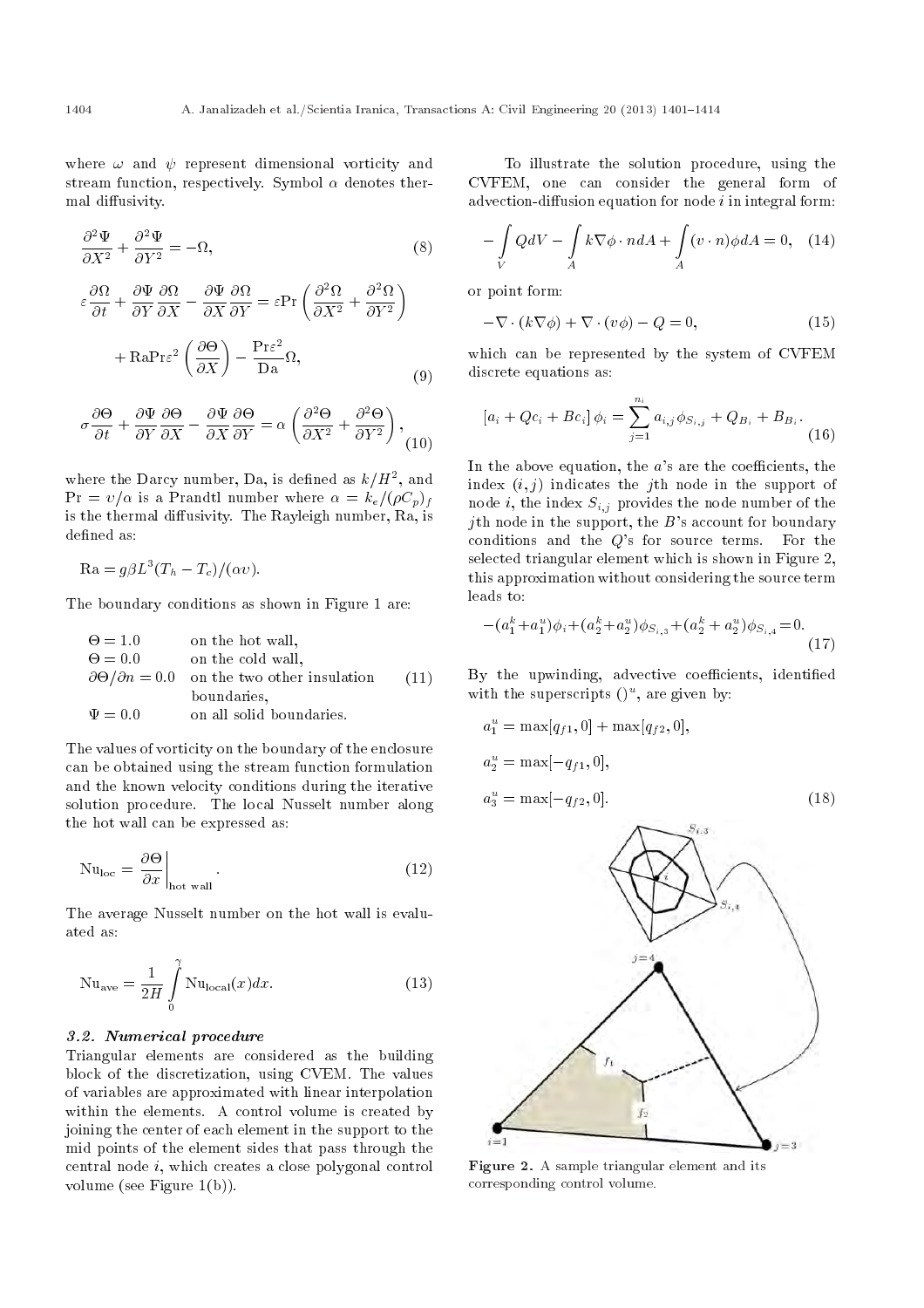And the diffusion coefficients, identified with the superscripts  $()^k$ , are given by:

$$
a_1^k = -k_{f1} N_{1x} \Delta \vec{y}_{f1} + k_{f1} N_{1y} \Delta \vec{x}_{f1}
$$
  
\n
$$
-k_{f2} N_{1x} \Delta \vec{y}_{f2} + k_{f2} N_{1y} \Delta \vec{x}_{f2},
$$
  
\n
$$
a_2^k = -k_{f1} N_{2x} \Delta \vec{y}_{f1} + k_{f1} N_{2y} \Delta \vec{x}_{f1}
$$
  
\n
$$
-k_{f2} N_{2x} \Delta \vec{y}_{f2} + k_{f2} N_{2y} \Delta \vec{x}_{f2},
$$
  
\n
$$
a_2^k = -k_{f1} N_{3x} \Delta \vec{y}_{f1} + k_{f1} N_{3y} \Delta \vec{x}_{f1}
$$
  
\n
$$
-k_{f2} N_{3x} \Delta \vec{y}_{f2} + k_{f2} N_{3y} \Delta \vec{x}_{f2}.
$$
  
\n(19)

In Eq.  $(15)$ , the volume flow across face 1 and 2 in the direction of the outward normal is:

$$
q_{f1} = v \cdot n.A|_{f1} = v_x^{f1} \Delta \vec{y}_{f1} - v_y^{f1} \Delta \vec{y}_{f1},
$$
  

$$
q_{f2} = v \cdot n.A|_{f2} = v_x^{f2} \Delta \vec{y}_{f2} - v_y^{f2} \Delta \vec{y}_{f2}.
$$
 (20)

The value of the diffusivity at the mid-point of face 1 can be obtained as:

$$
k_{f1} = [N_1k_1 + N_2k_2 + N_3k_3]_{f1} = \frac{5}{12}k_1 + \frac{5}{12}k_2 + \frac{2}{12}k_3,
$$
\n(21)

and at the mid-point of face 2:

$$
k_{f2} = [N_1k_1 + N_2k_2 + N_3k_3]_{f2} = \frac{5}{12}k_1 + \frac{2}{12}k_2 + \frac{5}{12}k_3.
$$
\n(22)

The velocity components at the midpoint of face 1 are:

$$
v_x^{f1} = \frac{5}{12}v_{x_1} + \frac{5}{12}v_{x_2} + \frac{2}{12}v_{x_3},
$$
  

$$
v_y^{f1} = \frac{5}{12}v_{y_1} + \frac{5}{12}v_{y_2} + \frac{2}{12}v_{y_3}.
$$
 (23)

And on face 2:

$$
v_x^{f2} = \frac{5}{12}v_{x_1} + \frac{2}{12}v_{x_2} + \frac{5}{12}v_{x_3},
$$
  

$$
v_y^{f2} = \frac{5}{12}v_{y_1} + \frac{2}{12}v_{y_2} + \frac{5}{12}v_{y_3}.
$$
 (24)

These values can be used to update the ith support coefficients through the following equation:

$$
a_i = a_i + a_1^k,
$$
  
\n
$$
a_{i,3} = a_{i,3} + a_2^k,
$$
  
\n
$$
a_{i,4} = a_{i,4} + a_3^k.
$$
\n(25)

In Eq.  $(18)$ , moving counter-clockwise around node *i*, the signed distances are:

$$
\Delta \vec{x}_{f1} = \frac{x_3}{3} - \frac{x_2}{6} - \frac{x_1}{6},
$$
  
\n
$$
\Delta \vec{x}_{f2} = -\frac{x_2}{3} + \frac{x_3}{6} + \frac{x_1}{6},
$$
  
\n
$$
\Delta \vec{y}_{f1} = \frac{y_3}{3} - \frac{y_2}{6} - \frac{y_1}{6},
$$
  
\n
$$
\Delta \vec{y}_{f2} = -\frac{y_2}{3} + \frac{y_3}{6} + \frac{y_1}{6}.
$$
\n(26)

The derivatives of the shape functions are:

$$
N_{1x} = \frac{\partial N_1}{\partial x} = \frac{(y_2 - y_3)}{2V^{\text{ele}}},
$$
  
\n
$$
N_{1y} = \frac{\partial N_1}{\partial y} = \frac{(x_3 - x_2)}{2V^{\text{ele}}},
$$
  
\n
$$
N_{2x} = \frac{\partial N_2}{\partial x} = \frac{(y_3 - y_1)}{2V^{\text{ele}}},
$$
  
\n
$$
N_{2y} = \frac{\partial N_1}{\partial y} = \frac{(x_1 - x_3)}{2V^{\text{ele}}},
$$
  
\n
$$
N_{3x} = \frac{\partial N_2}{\partial x} = \frac{(y_1 - y_2)}{2V^{\text{ele}}},
$$
  
\n
$$
N_{3y} = \frac{\partial N_3}{\partial y} = \frac{(x_2 - x_1)}{2V^{\text{ele}}},
$$
  
\n(27)

and the volume of the element is:

$$
Vele = \frac{(x_2y_3 - x_3y_2) + x_1(y_2 - y_3) + y_1(x_3 - x_2)}{2}.
$$
\n(28)

The obtained algebretic equations from the discretization procedure, using CVFEM, are solved by the Gauss-Seidel Method.

# 3.3. Implementation of source terms and boundary conditions

The boundary conditions for the present problem can be enforced using  $B_{B_i}$  and  $B_{C_i}$  as follows:

Insulated boundary:

$$
B_{B_i} = 0 \qquad \text{and} \qquad B_{C_i} = 0, \tag{29}
$$

Insulated boundary:

$$
B_{B_i} = 0 \qquad \text{and} \qquad B_{C_i} = 0, \tag{30}
$$

Fixed value boundary:

$$
B_{B_i} = \phi_{value} \times 10^{16}
$$
 and  $B_{C_i} = 10^{16}$ , (31)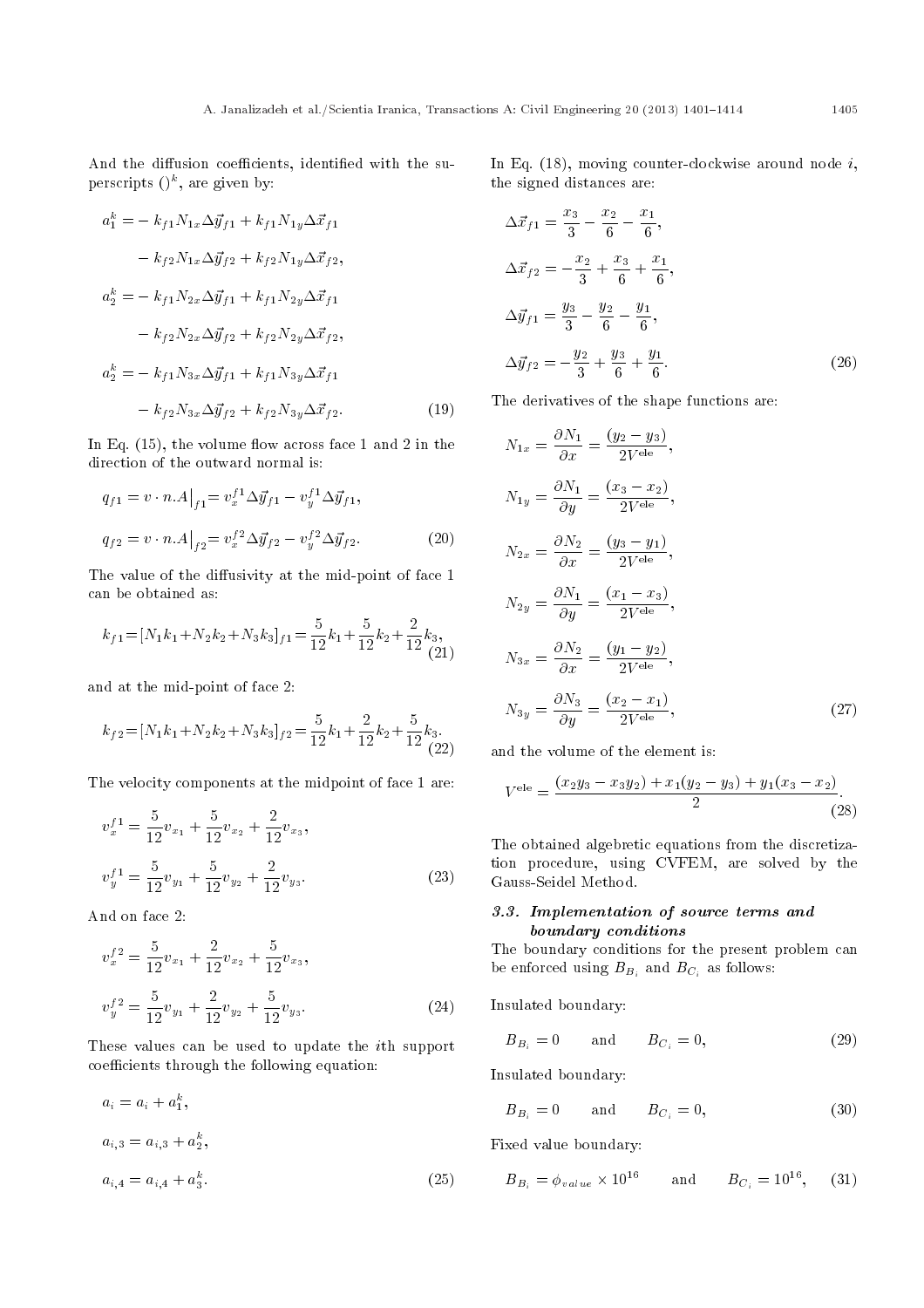**Table 1.** Comparison of the average Nusselt number Nu<sub>ave</sub> for different grid resolutionat Ra =  $10^5$ ,  $Da = 0.1$  and  $\varepsilon = 0.5$ ;  $\gamma = 90^{\circ}$  and Pr = 1.

| Mesh size |       |       |         |       |        |                                                                                                                                               |        |       |
|-----------|-------|-------|---------|-------|--------|-----------------------------------------------------------------------------------------------------------------------------------------------|--------|-------|
|           |       |       |         |       |        | $21 \times 41$ $31 \times 61$ $41 \times 81$ $51 \times 101$ $61 \times 121$ $71 \times 141$ $81 \times 161$ $91 \times 181$ $101 \times 201$ |        |       |
| -3-176    | 3.374 | 3.460 | -3.503- | 3.527 | -3-543 | 3.552                                                                                                                                         | -3-558 | 3.563 |

where  $\phi_{value}$  is the prescribed value on the boundary, and  $A_k$  is the length of the control volume surface on the boundary segment. The volume source terms can be applied to Eq. (16) as:

$$
\sum_{j=1}^{\text{elements}} \int_{V_j} Q \, dV \approx Q_i V_i,\tag{32}
$$

or after linearizing the source term:

$$
Q_i V_i = -Q_{C_i} \phi_i + Q_{B_i}.
$$
\n
$$
(33)
$$

## 4. Grid tsting and code validation

A mesh testing procedure was conducted to guarantee the grid-independency of the present solution. Various mesh combinations were explored for the case of  $Ra =$  $10^5$ , Da = 0.1,  $\varepsilon = 0.5$  and  $\gamma = 90^{\circ}$  for Prandtl number  $(Pr = 1)$ , as shown in Table 1. The present code was tested for grid independence by calculating the average Nusselt number on the inner hot wall. In harmony with this, it was found that a grid size of  $71 \times 141$  ensures a grid-independent solution. The convergence criterion for the termination of all computations is:

$$
\max_{\text{grid}} \left| \Gamma^{n+1} - \Gamma^n \right| \le 10^{-7},\tag{34}
$$

where *n* is the iteration number, and  $\Gamma$  stands for the independent variables  $(\Omega, \Psi, \Theta)$ . To validate the present study, the results obtained, using the CVFEM code, are compared for  $Pr = 0.7$  with other works reported in [32,33], as seen in Table 2. Table 3 illustrates the comparison between the calculated average Nusselt numbers of Nithiarasu et al. [1]. These comparisons illustrate an excellent agreement between the present calculations and the previous works.

Table 2. Comparison of the present results with previous works for different Rayleigh numbers when  $Pr = 0.7$ .

| Rа              | Present   | Khanafer et al. De Vahl Davis<br>$\left\lceil 3\,2\right\rceil$ | $\left\lceil 33\right\rceil$ |
|-----------------|-----------|-----------------------------------------------------------------|------------------------------|
| 10 <sup>3</sup> | 1.1432    | 1.118                                                           | 1.118                        |
| $10^{4}$        | 2 2 7 4 9 | 2.245                                                           | 2.243                        |
| 10 <sup>5</sup> | 45199     | 4.522                                                           | 4.519                        |

Table 3. Comparison of the present results with previous works for different Rayleigh numbers when  $Pr = 1$ .

|                 |         | $\varepsilon = 0.4$      | $\varepsilon=0.6$ |                                          |  |
|-----------------|---------|--------------------------|-------------------|------------------------------------------|--|
| Ra              | Present | Nithiarasu<br>et al. [1] | Present           | Nithiarasu<br>$et$ al. $\lceil 1 \rceil$ |  |
| $10^{3}$        | 1.0199  | 1.01                     | 1.0249            | 1.015                                    |  |
| 10 <sup>4</sup> | 14222   | 1.418                    | 1.5571            | 1.530                                    |  |
| $10^{5}$        | 3.1674  | 3.083                    | 3.6497            | 3.595                                    |  |

#### 5. Results and Discussion

Numerical simulations of natural convection flow through a fluid-saturated porous medium in an enclosure with one sinusoidal wall were performed. Effects of the dimensionless amplitude of the sinusoidal wall, Rayleigh number, porosity, Darcy number and inclination angle of the enclosure on the heat transfer and fluid flow are shown in terms of streamlines and isotherms. The heat transfer characteristic from the straight hot wall is investigated using the average and local Nusselt numbers. Figure 3 shows the effect of dimensionless amplitude (a) of the sinusoidal wall, along with the inclination angle  $(\gamma)$  on the isotherms and streamlines at Da =  $10^{-3}$ ,  $\varepsilon = 0.5$  and Ra =  $10^3$ . For all inclination angles, the temperature distribution and temperature contours are uniformly distributed, and isothermal lines are nearly parallel to each other following the geometry of the sinusoidal surfaces; this shows the characteristic of the conduction dominant mechanism of heat transfer at low Rayleigh numbers. At  $\gamma = 0^{\circ}$ two counter rotating vortices are observed. This bicellular flow pattern divides the enclosure into two symmetric parts, with respect to the vertical centerline of the enclosure. An increase of a for this inclination angle results in stronger circulation in the enclosure because of the decrement of distance between the hot and cold walls. As seen in Figure 3, the effect of enclosure wall amplitude on the streamline is more pronounced at  $\gamma = 45^{\circ}$  and  $90^{\circ}$ , while this effect is negligible on the temperature distribution contours at  $\gamma = 0^{\circ}$ . At  $\gamma = 45^{\circ}$ , a single vortex is formed within the enclosure for  $a = 0.1$  and 0.2. From the streamlines, it can be seen that an increase of  $a$  from 0.1 to 0.2 causes the center cell of the vortex to move upward. Afterward, as a enhances further up to 0.3, this single cell divides into two cells with different strengths; a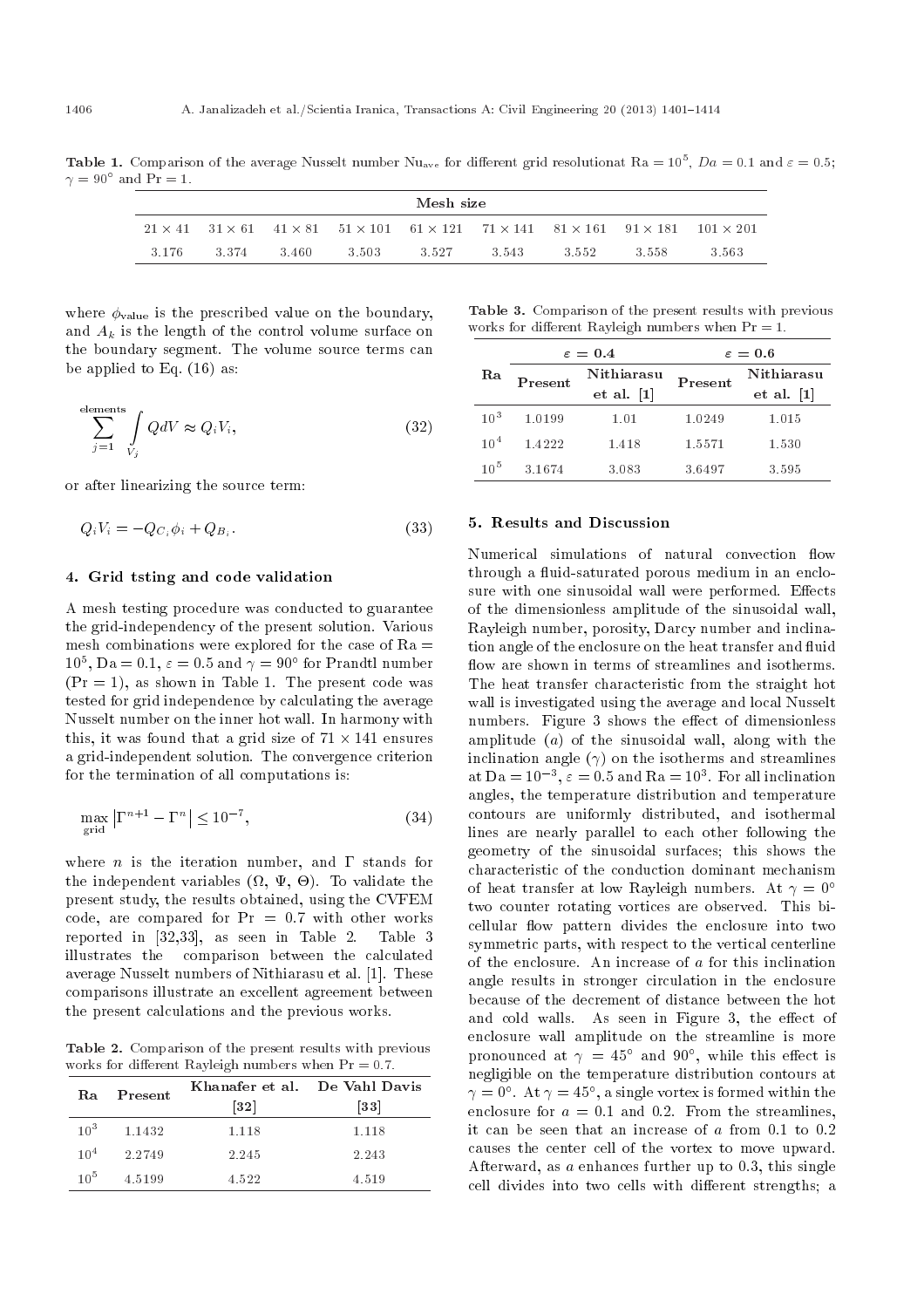

Figure 3. Isotherms (up) and streamlines (down) contours for different values of dimensionless amplitude (a) and inclination angle ( $\gamma$ ) at Da = 0.001,  $\varepsilon = 0.5$  and Ra = 10<sup>3</sup>.

stronger cell in the upper region and a weaker cell in the lower region of the enclosure. However, at  $\gamma = 90^{\circ}$ the division of the main cell into two vortices with equal sizes and strength occurs at  $a = 0.2$ . It is worthwhile mentioning that contrary to  $\gamma = 0^{\circ}$ , an increment of a at  $\gamma = 45^{\circ}$  and  $90^{\circ}$  decreases the strength of vortexes inside the enclosure, because the sinusoidal

wall suppresses the flow circulation for these inclination angles.

In Figure 4, the effects of a and  $\gamma$  are investigated for a high Rayleigh number, i.e.  $Ra = 10^5$ . In general, as the Rayleigh number increases up to  $10^5$ , the buoyancy-driven circulations inside the enclosure become stronger, as seen from the greater magnitudes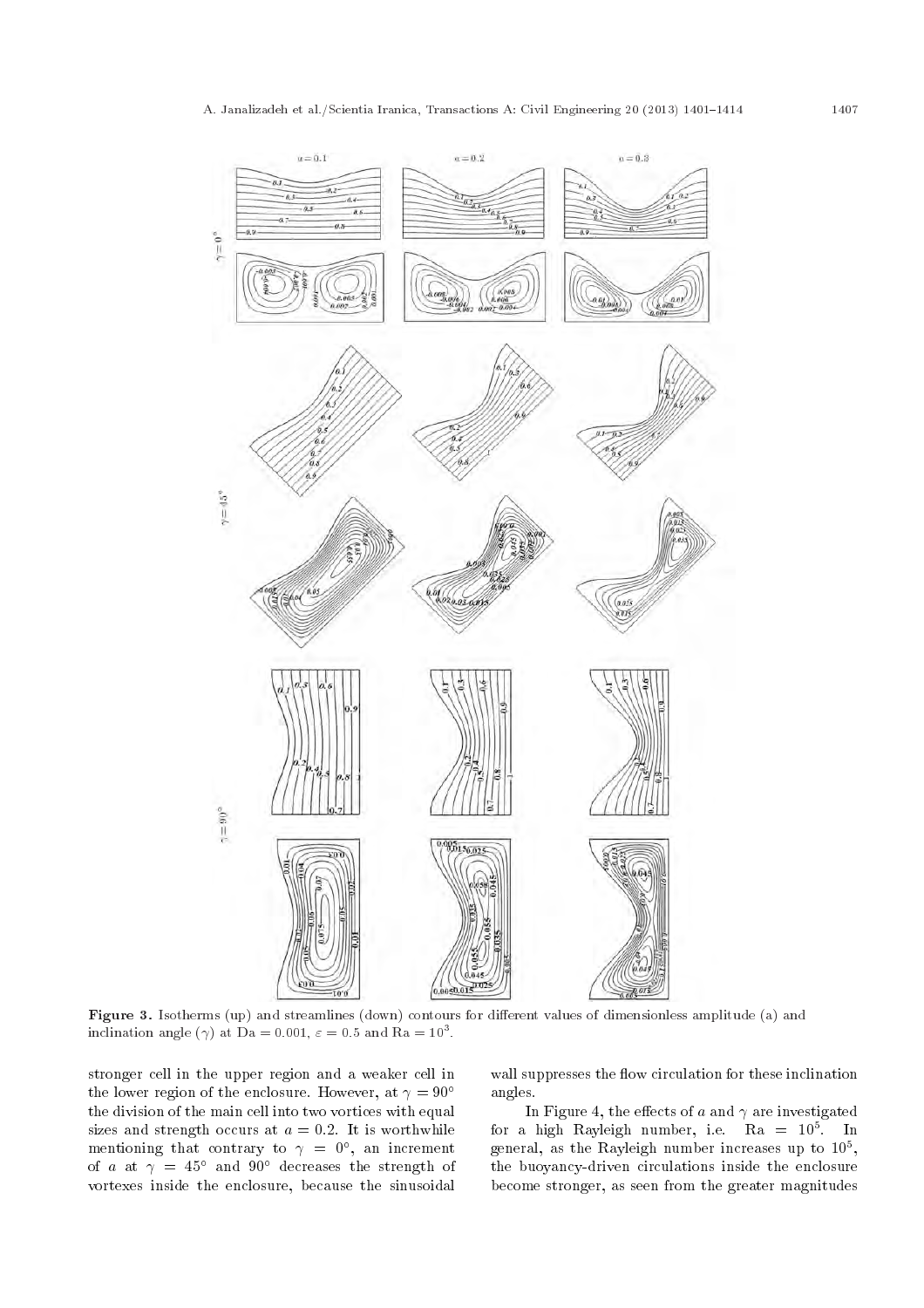

Figure 4. Isotherms (up) and streamlines (down) contours for different values of dimensionless amplitude (a) and inclination angle ( $\gamma$ ) at Da = 0.001,  $\varepsilon = 0.5$  and Ra = 10<sup>5</sup>.

of stream function. In addition, more distortion appears in the isothermal lines. The figure also displays that at  $\gamma = 0^{\circ}$ , an increase in a decreases the intensity of the two counterclockwise vortices. This finding is in contrast with the previous result for  $Ra = 10^3$ , which may be due to the domination of the conduction mechanism at this Rayleigh number as the distance between the hot and cold walls reduces. The magnitude of the stream function also illustrates that for  $\gamma = 45^{\circ}$ , the upper cell for  $a = 0.2$  and 0.3 is stronger than that of the lower one (at the bottom), whereas at  $\gamma = 90^\circ,$  an opposite trend is observed. The isotherms for  $\gamma=45^\circ$  and  $90^\circ$  show that the thermal boundary layer in the vicinity of the hot wall in the upper region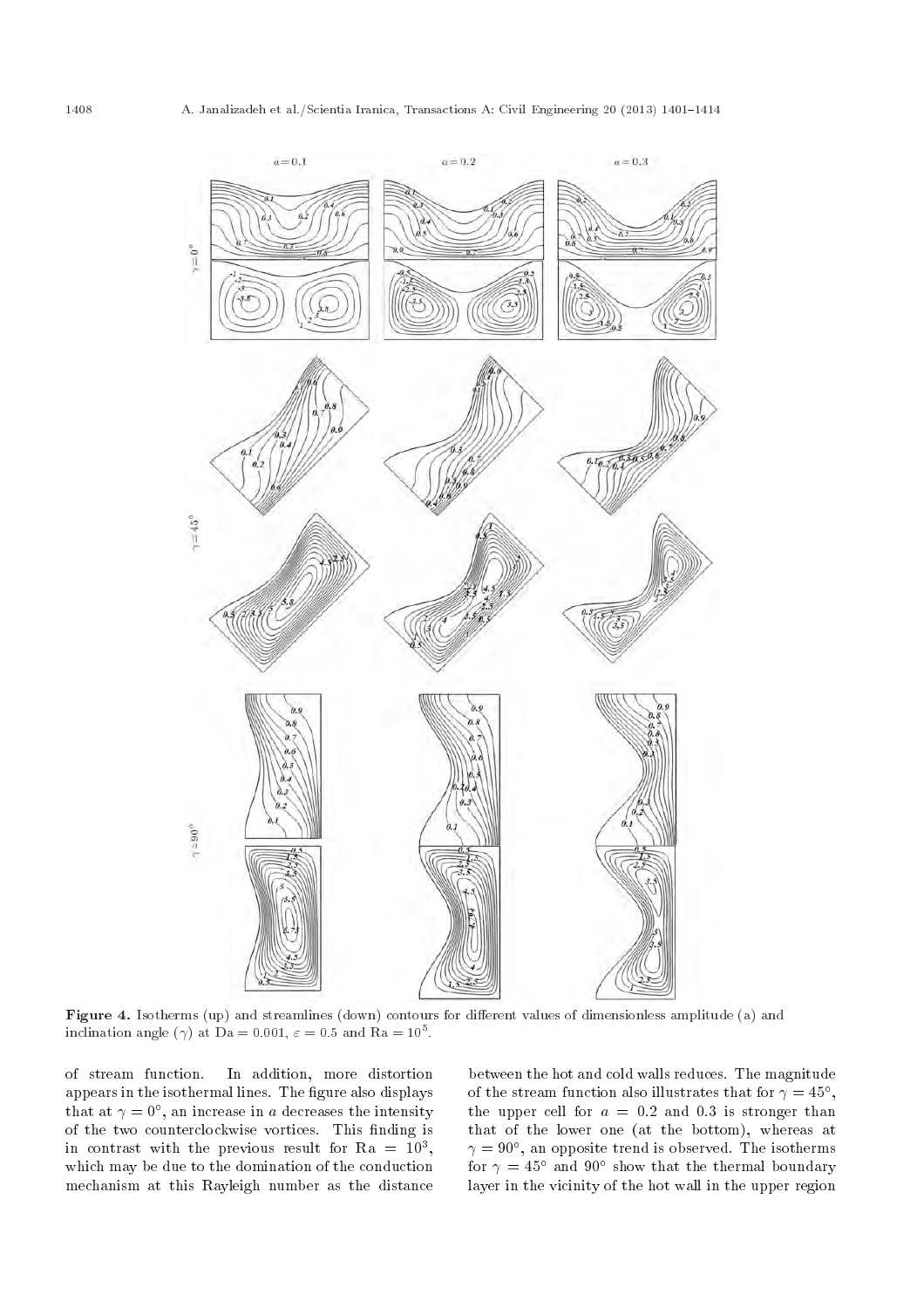of the enclosure is thinner at  $\gamma = 45^{\circ}$ , compared to  $\gamma = 90^{\circ}$ , and it is thicker at  $\gamma = 90^{\circ}$  in the lower region of the enclosure. It should be noted that the thermal boundary layer thickness in these regions is related to the intensity of two existent vortices; as stated above, at  $\gamma = 45^{\circ}$ , the upper vortex is stronger than that of  $\gamma\,=\,90^{\circ}$ . A similar justification could be adopted for the boundary layer at the lower part of the enclosure where the thermal boundary layer is thinner than that of  $\gamma = 45^{\circ}$ .

Effects of the Darcy number on the fluid flow and temperature inside the enclosure are depicted in Figure 5. For this case, the effect of Darcy number is investigated at different dimensionless amplitudes  $(a)$ and Darcy number  $(Da)$ , and at a fixed inclination angle of enclosure  $(\gamma = 90^{\circ})$ , porosity  $\varepsilon = 0.5$ and  $Ra = 10<sup>5</sup>$ . The streamlines and isotherms are depicted for Darcy numbers Da =  $10^{-1}$ ,  $10^{-3}$  and  $10^{-5}$ where the dimensionless amplitude varies from 0.1 to 0.3. From the definition of Darcy number, the direct proportion of the Darcy number to the permeability is clear. The permeability in porous medium works to measure the flow strength and can be considered as conductivity for a fluid flow. Hence, high permeability causes the strong flow circulation in the enclosure. whereas low permeability inhibits the flow circulation inside the enclosure. Comparison of the isotherms shows that for a higher Darcy number, the convection heat transfer inside the enclosure decreases, whereas the conduction is the main heat transfer mechanism at low Darcy numbers. As a result, the isothermal contours are more distorted at high Darcy numbers, while they follow the form of the enclosure at low Darcy numbers. Figure 5 also displays that the dimensionless amplitude of the sinusoidal wall of the enclosure has a significant effect on the flow characteristic inside the enclosure. This influence is completely obvious even at low Darcy numbers in which the the main heat transfer mechanism is conduction. The streamline for different Darcy numbers indicate that the division of the main cell into two vortices occurs when  $a = 0.2$ at Da =  $10^{-5}$ , while this division corresponds to  $a = 0.3$  at higher Darcy numbers, i.e. Da =  $10^{-3}$ and  $10^{-1}$ .

The influence of porosity  $(\varepsilon)$  along with the effect of dimensionless amplitude is reported in Figure 6 for  $\gamma = 90^{\circ}$ , Da =  $10^{-3}$  and Ra =  $10^{5}$ . As a general observation, the effect of various porosity values on the streamlines and isotherms are less signicant, in comparison with the effect of other governing parameters such as Darcy or Rayleigh numbers. From this figure, it is clear that for higher porosity, the drag terms are less signicant, leading to greater dimensionless flow velocities. Hence, increase of  $\varepsilon$  results in higher flow circulation inside the enclosure and a greater magnitude of stream function. In addition, the effect of



Figure 5. Isotherms (up) and streamlines (down) contours for different values of dimensionless amplitude  $(a)$ and Darcy number (Da) at  $\gamma = 90$ ,  $\varepsilon = 0.5$  and Ra =  $10^5$ .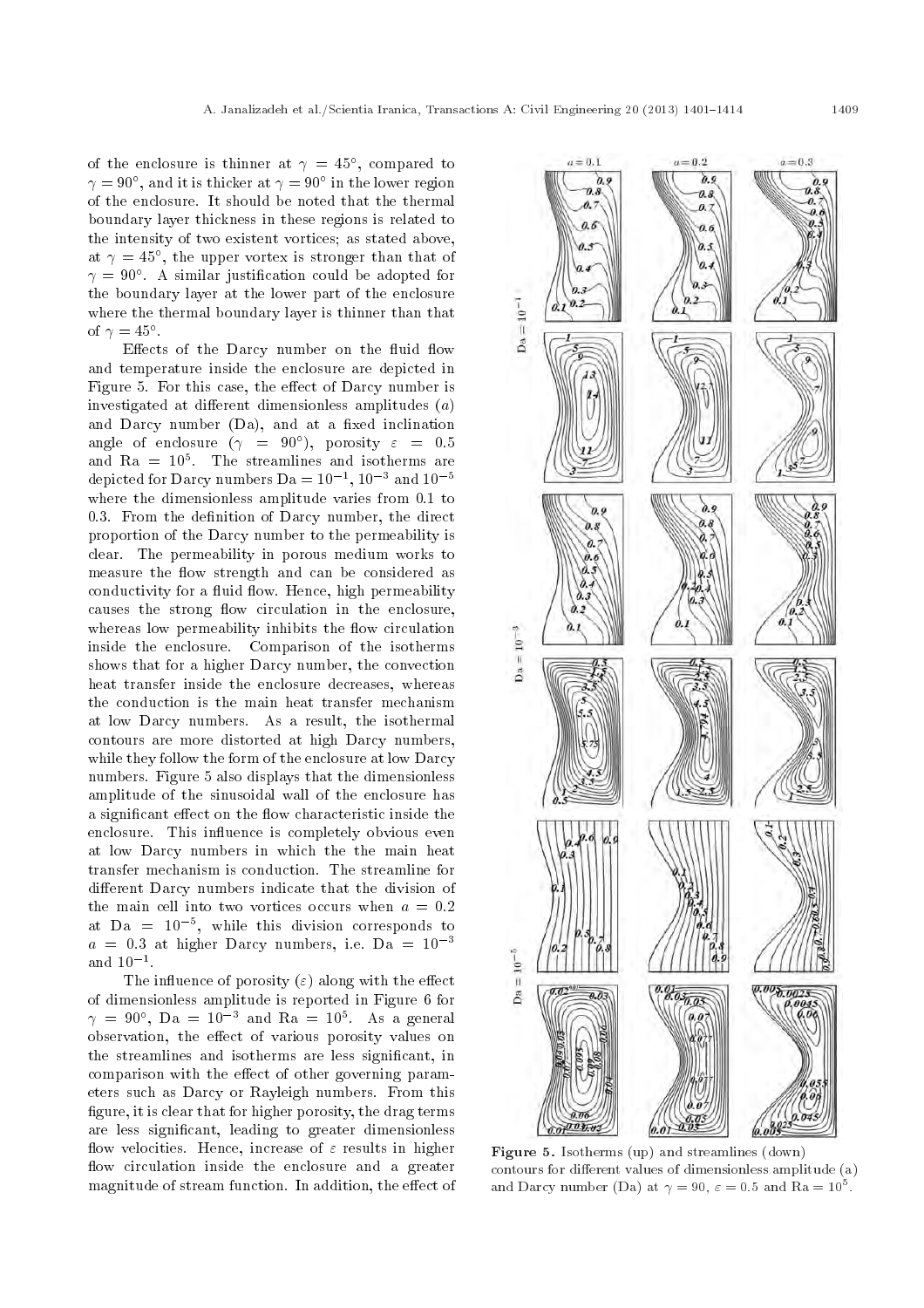

Figure 6. Isotherms (up) and streamlines (down) contours for different values of dimensionless amplitude (a) and porosity ( $\varepsilon$ ) at  $\gamma = 90^{\circ}$ , Da = 0.001 and Ra =  $10^5$ .

 $\varepsilon$  on the isotherm is the same as that of on the increase of Ra.

The distribution of local Nusselt number on the hot wall is depicted in Figures 7 to 10. Figure 7 shows the effect of the inclination angle and Rayleigh number on the local Nusselt number for  $Da = 10^{-3}$ ,  $\varepsilon = 0.5$  and  $a = 0.3$ . The figure shows that the inclination of the enclosure has no significant effect on the local Nusselt number, which is symmetric with respect to the vertical center line of the enclosure; this is due to the domination of the conduction heat transfer mechanism where the buoyancy forces and therefore the effect of inclination angle is negligible.



Figure 7. Effects of the Rayleigh number and inclination angle on local Nusselt number at Da = 0.001,  $\varepsilon = 0.5$  and  $a = 0.3$ .



Figure 8. Effects of the dimensionless amplitude on the local Nusselt number at Da = 0.001,  $\varepsilon = 0.5$ , Ra =  $10^5$ and  $\gamma = 90^{\circ}$ .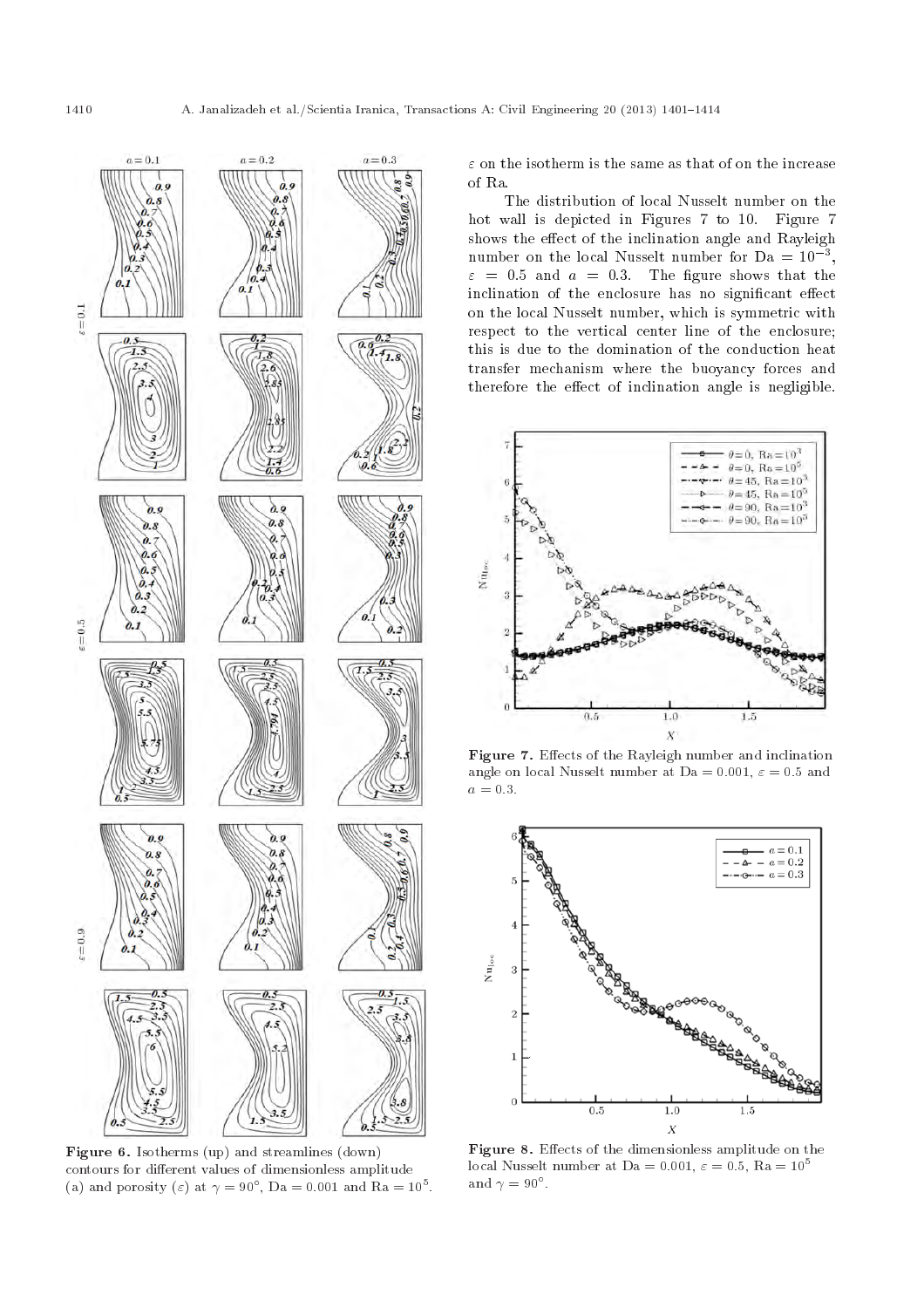

Figure 9. Effects of the porosity on the local Nusselt number at Da = 0.001,  $a = 0.3$ , Ra =  $10^5$  and  $\gamma = 90^{\circ}$ .



Figure 10. Effects of the Darcy number on the local Nusselt number at  $\varepsilon = 0.5$ ,  $a = 0.3$ ,  $Ra = 10^5$  and  $\gamma = 90^\circ$ .

For Ra =  $10^5$  at  $\gamma = 90^\circ$ , the Nu<sub>loc</sub> is again symmetric because of the symmetry of the geometry and boundary conditions with respect to the enclosure's centerline. Given this Rayleigh number for  $\gamma = 45^{\circ}$  and 90°, the local Nusselt number is greater at the lower part of the enclosure where the isotherms become denser due to the returning flow accompanying the cold fluid. It is worthwhile mentioning that the local Nusselt number in the lower part of the enclosure is greater for  $\gamma = 90^{\circ}$ , in comparison with  $\gamma = 45^{\circ}$ , while an opposite trend is seen at the upper part of the enclosure. It may be in correspondence with the strength of the upper and lower vortices for these cases, as stated and discussed in Figure 4.

Figure 8 shows the effects of the dimensionless

amplitude on the local Nusselt number at  $Da = 0.001$ ,  $\varepsilon = 0.5$ , Ra = 10<sup>5</sup> and  $\gamma = 90^{\circ}$ . As seen, when a decreases, the local Nusselt number profile becomes monotonous, whereas the profile experiences a peak near the center of the enclosure for higher values of a.

Effects of the porosity on the local Nusselt number at Da = 0.001,  $a = 0.3$ , Ra =  $10^5$  and  $\gamma = 90^{\circ}$  are shown in Figure 9. The general trend of the local Nusselt number is the same for various values of  $\varepsilon$ , and the increase of the porosity enhances the maximum value of the local Nusselt number. Figure 10 illustrates the effect of Darcy number on the Nu<sub>loc</sub> at  $\varepsilon = 0.5$ ,  $a = 0.3$ , Ra =  $10^5$ , and  $\gamma = 90^\circ$ . As stated previously, an increase in Darcy number makes the convection heat transfer mechanism more pronounced; hence the values of local Nusselt number on the straight heated wall increase.

Figures 11 to 13 display the effect of governing parameters on the average Nusselt number on the heated wall. Figure 11 indicates that at low Rayleigh number  $(Ra = 10<sup>3</sup>)$ , the inclination angle of the enclosure has no significant effect on the average Nusselt number. The figure also indicates that for this case, the effect of  $(\gamma)$  on the Nu<sub>ave</sub> at Ra = 10<sup>4</sup> is in contrast with that of Ra =  $10^5$ ; for Ra =  $10^5$ , the average Nusselt number increases with decrement of inclination angle while it is vice versa for  $Ra = 10^4$ . Figure 12 demonstrates the effect of porosity and Darcy numbers on the average Nusselt number at  $\gamma = 90^{\circ}$ ,  $a = 0.2$  and Ra =  $10^5$ . It can be seen that increasing the porosity enhances the Nuave especially at greater Darcy numbers.

Figure 13 compares the effect of different values of  $a$  on the Nusselt number; as  $a$  enhances, the magnitude of Nuave decreases due to the increase of



Figure 11. Effects of Ra and  $\gamma$  on the average Nusselt number at  $\varepsilon = 0.5$ ,  $a = 0.2$ ,  $Da = 0.1$ .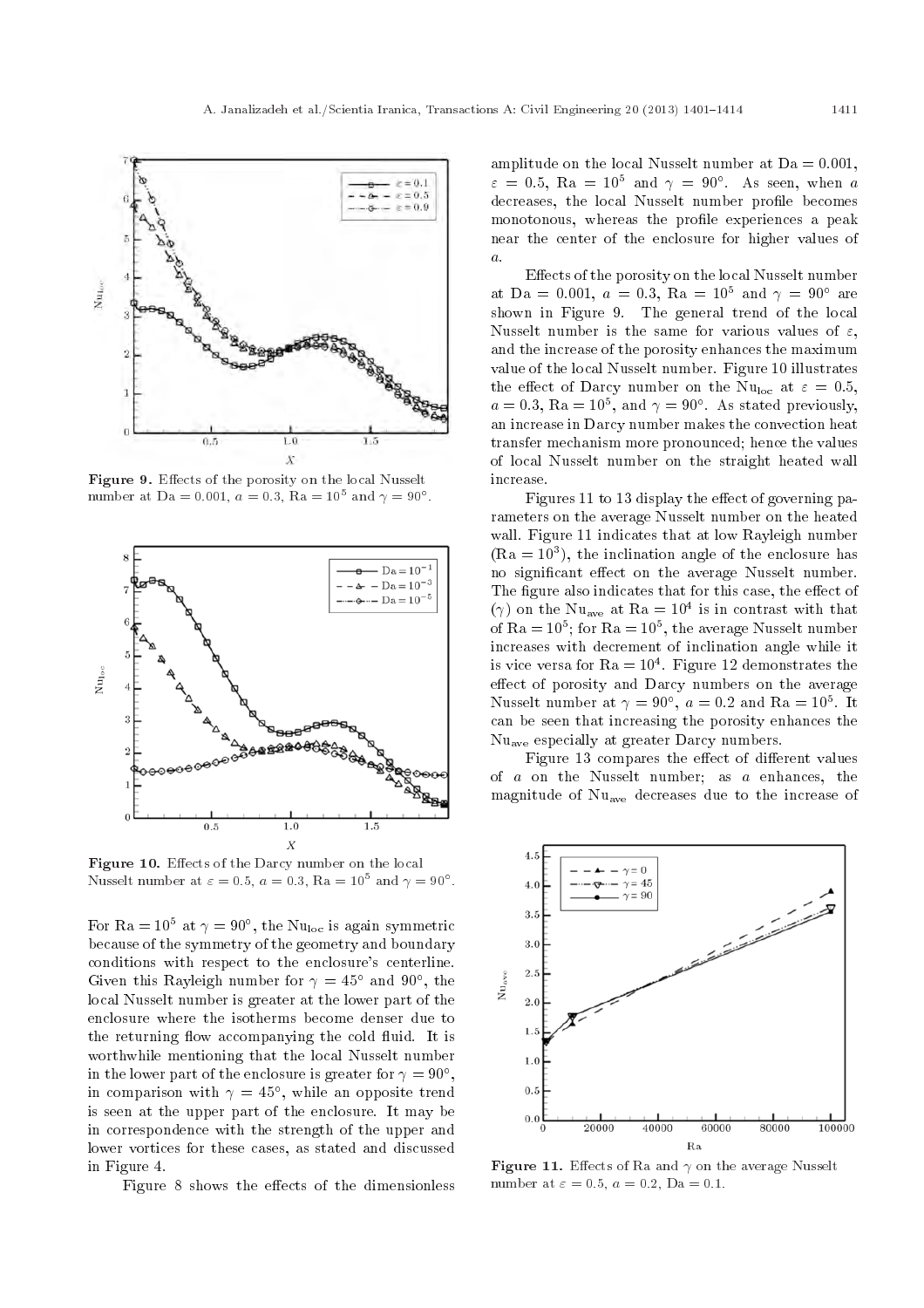

Figure 12. Effects of  $\varepsilon$  and Da on the average Nusselt number at  $\gamma = 90^{\circ}$ ,  $a = 0.2$ , Ra =  $10^5$ .



Figure 13. Effects of  $a$  and Ra on the average Nusselt number at  $\gamma = 90^{\circ}$ , Da = 0.1 and,  $\varepsilon = 0.5$ .

wall amplitude, which inhibits the flow circulation inside the enclosure.

#### 6. Conclusion

In this study, the effects of different governing parameters on natural convection heat transfer between an inclined hot basement roof and a cold environment, which can be approximated as an enclosure, are investigated numerically, using the Control Volume based Finite Element Method (CVFEM). The cold wall of the enclosure is assumed to mimic a sinusoidal profile with different dimensionless amplitudes. From the numerical investigation, it can be concluded that the inclination angle  $(\gamma)$  of the enclosure and the dimensionless amplitude of the sinusoidal wall  $(a)$ 

can control the parameters at different Darcy number and porosity. In addition, the effects of increasing a on the streamlines and local and average Nusselt numbers depend on the values of Rayleigh number and inclination angle of the enclosure. Moreover, the streamlines and isotherms indicate that both a and  $\gamma$ have an obvious effect on the formation and division of the vortices inside the enclosure, as well as the strength of flow in the upper and lower regions of the enclosure and magnitude of the local Nusselt number on the hot wall. To examine the effect of Darcy number and various values of porosity on the heat transfer and fluid flow inside the enclosure, the effects of these parameters are investigated in terms of streamlines, isotherms, local and average Nusselt numbers.

#### References

- 1. Nithiarasu, P., Seetharamu, K.N. and Sundararajan, T. "Natural convective heat transfer in a fluid saturated variable porosity medium", Int. J. Heat Mass  $Transfer, 40(16), pp. 3955-3967 (1997).$
- 2. Pakdee, W. and Rattanadecho, P. "Unsteady effects on natural convective heat transfer through porous media in cavity due to top surface partial convection", Applied Thermal Engineering, 26(17-18), pp. 2316- 2326 (2006).
- 3. Baytas, A.C. and Pop, I. "Natural convection in a trapezoidal enclosure filled with a porous medium", Int. J. Eng. Sci.,  $39(2)$ , pp. 125-134 (2001).
- 4. Saidi, C., Legay, F. and Pruent, B. "Laminar flow past a sinusoidal cavity", Int. J. Heat Mass Transfer,  $30(4)$ , pp. 649-660 (1987).
- 5. Das, P.K. and Mahmud, S. "Numerical investigation of natural convection inside a wavy enclosure", Int. J. Therm. Sci.,  $42(4)$ , pp. 397-406 (2003).
- 6. Adjlout, L., Imine, O., Azzi, A. and Belkadi, M. "Laminar natural convection in an inclined cavity with a wavy wall", *Internat. J. Heat Mass Transfer*,  $45(10)$ , pp. 2141-2152 (2002).
- 7. Mahmud, S., Das, P.K., Hyder, N. and Islam, A.K.M. "Free convection in an enclosure with vertical wavy walls", *Int. J. Therm. Sci.*,  $41(5)$ , pp.  $440-446$  (2002).
- 8. L.S. Yao. "Natural convection along a vertical wavy surface", *J. Heat Transfer*,  $105(3)$ , pp. 465-468 (1983).
- 9. Dalal, A. and Das, M.K. "Natural convection in a cavity with a wavy wall heated from below and uniformly cooled from the top and both sides", J. Heat Transfer, 128(7), pp. 717-725 (2006).
- 10. Rostami, J. \Unsteady natural convection in an enclosure with vertical wavy walls", Heat Mass Transfer, 44(9), pp. 1079-1087 (2008).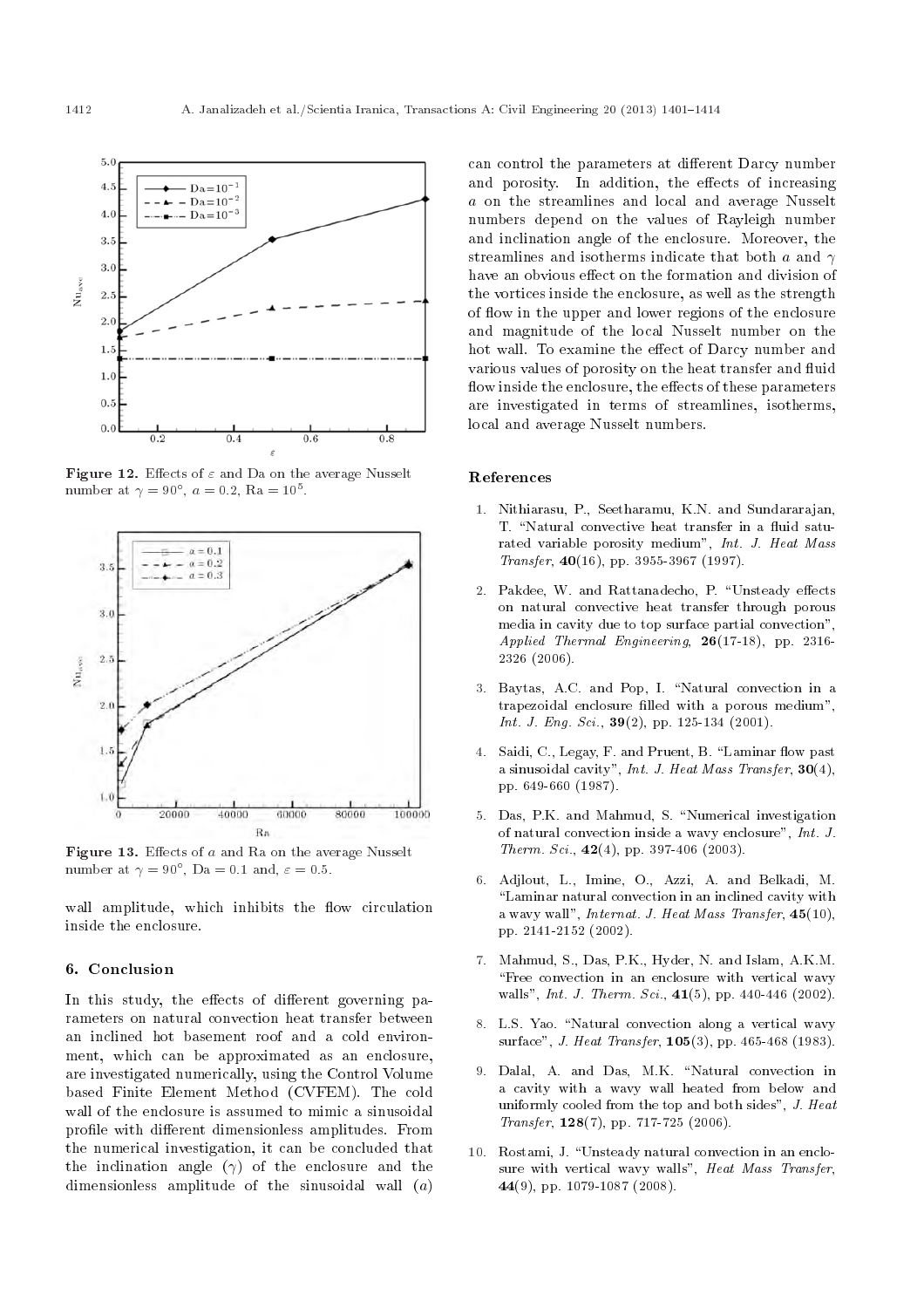- 11. Rathish Kumar, B.V. "A study of free convection induced by a vertical wavy surface with heat flux in a porous enclosure", Numer. Heat Transfer A: Appl., 37(5), pp. 493-510 (2000).
- 12. Chen, X.B., Yu, P., Winoto, S.H. and Low, H.T. "Free convection in a porous cavity based on the Darcy-Brinkman-Forchheimer extended model", Numer. Heat Transfer A,  $52$ (?), pp. 377-397 (2007).
- 13. Ghasemi, E., Soleimani, S., Barari, A., Bararnia, H. and Domairry, G. "The influence of uniform suction/injection on heat transfer of MHD Hiemenz flow in porous media", ASCE Journal of Engineering *Mechanics*, **138**(1), pp. 82-88 (2012).
- 14. Bararnia, H., Ghasemi, E., Soleimanikutanaei, S., Barari, A and Ganji, D.D. "HPM-Padé method on natural convection of Darcian fluid about a vertical full cone embedded in porous media", Journal of Porous  $Media, 14(6), pp. 545-553 (2011).$
- 15. Bararnia, H., Ghasemi, E., Domairry, G. and Soleimani, S. "Behavior of micro-polar flow due to linear stretching of porous sheet with injection and suction", Advances in Engineering Software, 41(6), pp. 893-897.
- 16. Moghimi, S.M., Domairry, G., Bararnia, H., Soleimani, S. and Ghasemi, E. "Numerical study of natural convection in an inclined L-shaped porous enclosure", Adv. Theor. Appl. Mech., 5(5), pp. 237-245 (2012).
- 17. Ghasemi, E., Bayat, M. and Bayat, M. \Visco-elastic MHD flow of Walters liquid b fluid and heat transfer over a non-isothermal stretching sheet", Int. J. Phys. Scienc.,  $6(21)$ , pp. 5022-5039 (2011).
- 18. Bararnia, H., Ghasemi, E., Soleimani, S., Baraei, A. and Ganji, D.D. \HPM-Pade method on natural convection of Darcian fluid about a vertical full cone embedded in porous media", J. Porous. Media., 14, pp. 545-553 (2011).
- 19. Bararnia, H., Ghasemi, E., Soleimani, S., Ghotbi, A.R. and Ganji, D.D. "Solution of the Falkner-Skan wedge flow by HPM-Pade' method", Advanc. Engineer. Softwar., **43**, pp. 44-52 (2012).
- 20. Moghimi, S.M., Domairry, G., Bararnia, H., Ghasemi, E. and Soleimani, S. "Application of homotopy analysis method to solve MHD Jeffery-Hamel flows in nonparallel walls", Advanc. Engineer. Softwar., 42, pp. 108-113 (2011).
- 21. Baliga, B.R. "Control-volume finite element methods for fluid flow and heat transfer", In Advances in Numerical Heat Transfer, 1, W.J. Minkowycz, E.M. Sparrow, Eds., New York, Taylor & Francis., pp. 97- 136 (1996).
- 22. Soleimani, S., Sheikholeslam, M., Ganji, D.D. and Gorji-Bandpay, M. "Natural convection heat transfer in a nanofluid filled semi-annulus enclosure", Int. Commun. Heat Mass Transf.,  $39(4)$ , pp. 565-574 (2012).
- 23. Ghasemi, E., Soleimani, S. and Bararnia, H. \Natural convection between a circular enclosure and an elliptic cylinder using control volume based finite element method", Int. Commu. Heat. Mass. Trans., 39(8). pp. 1035-1044 (2012).
- 24. Voller, V.R., Basic Control Volume Finite Element Methods for Fluids and Solids, World Scientific Publishing Co. Pte. Ltd. 5 Tohccxxvc (2009).
- 25. Taeibi-Rahni, M., Ramezanizadeh, M., Ganji, D.D., Darvan, A., Ghasemi, E., Soleimani, S. and Bararnia, H. "Large-eddy simulations of three dimensional turbulent jet in a cross flow using a dynamic subgrid-scale eddy viscosity model with a global model coefficient" Int. Commu. Heat. Mass. Trans.,  $38(5)$ , pp. 659-667 (2011).
- 26. Soleimani, S., Ganji, D.D., Gorji, M., Bararnia, H. and Ghasemi, E. "Optimal location of a pair heat source-sink in an enclosed square cavity with natural convection through PSO algorithm", Int. Commu. Heat. Mass. Trans., 38(5), pp. 652-658 (2011).
- 27. Taeibi-Rahni, M., Ramezanizadeh, M., Darvan, A., Ganji, D.D., Soleimani, S., Ghasemi, E. and Bararnia, H. "Large-eddy simulations of three dimensional turbulent jet in a cross flow using a dynamic subgridscale eddy viscosity model with a global model coef ficient", World Applied Sciences J., 9(10), pp. 1191-1200 (2010).
- 28. Ghasemi, E., McEligot, D.M., Nolan, K., Crepeau, J., Tokuhiro, A. and Budwig, R.S. \ Entropy generation in transitional boundary layer region under the influence of freestream turbulence using transitional RANS models and DNS", Int. Comm. Heat. Mass. Transfer, 41, pp. 10-16 (2013).
- 29. Brinkmann, H.C. "On the permeability of media consisting of closely packed porous particles", Appl. Sci. Res.,  $1(1)$ , pp. 81-86 (1949).
- 30. Lauriat, G. and Prasad, V. "Natural convection in a vertical porous cavity: a numerical study for Brinkmann-extended Darcy formulation", Trans. ASME J. Heat Transfer, 109(3), pp. 295-320 (1987).
- 31. Al-Amiri, A.M. "Analysis of momentum and energy transfer in a liddriven cavity filled with a porous medium", Int. J. Heat Mass Transfer, 43(19), pp. 3513-3527 (2000).
- 32. Khanafer, K., Vafai, K. and Lightstone, M. \Buoyancy-driven heat transfer enhancement in a two dimensional enclosure utilizing nanofluids", Int. J. Heat Mass Transfer, 46(19), pp. 3639-3653 (2003).
- 33. De Vahl Davis, G. "Natural convection of air in a square cavity, a benchmark numerical solution", Int. J. Numer. Methods Fluids, 3(3), pp. 249-264 (1962).

#### Biographies

Asskar Janalizadeh Choobasti is an Associate Professor in Civil Engineering-Geotechnical, School of